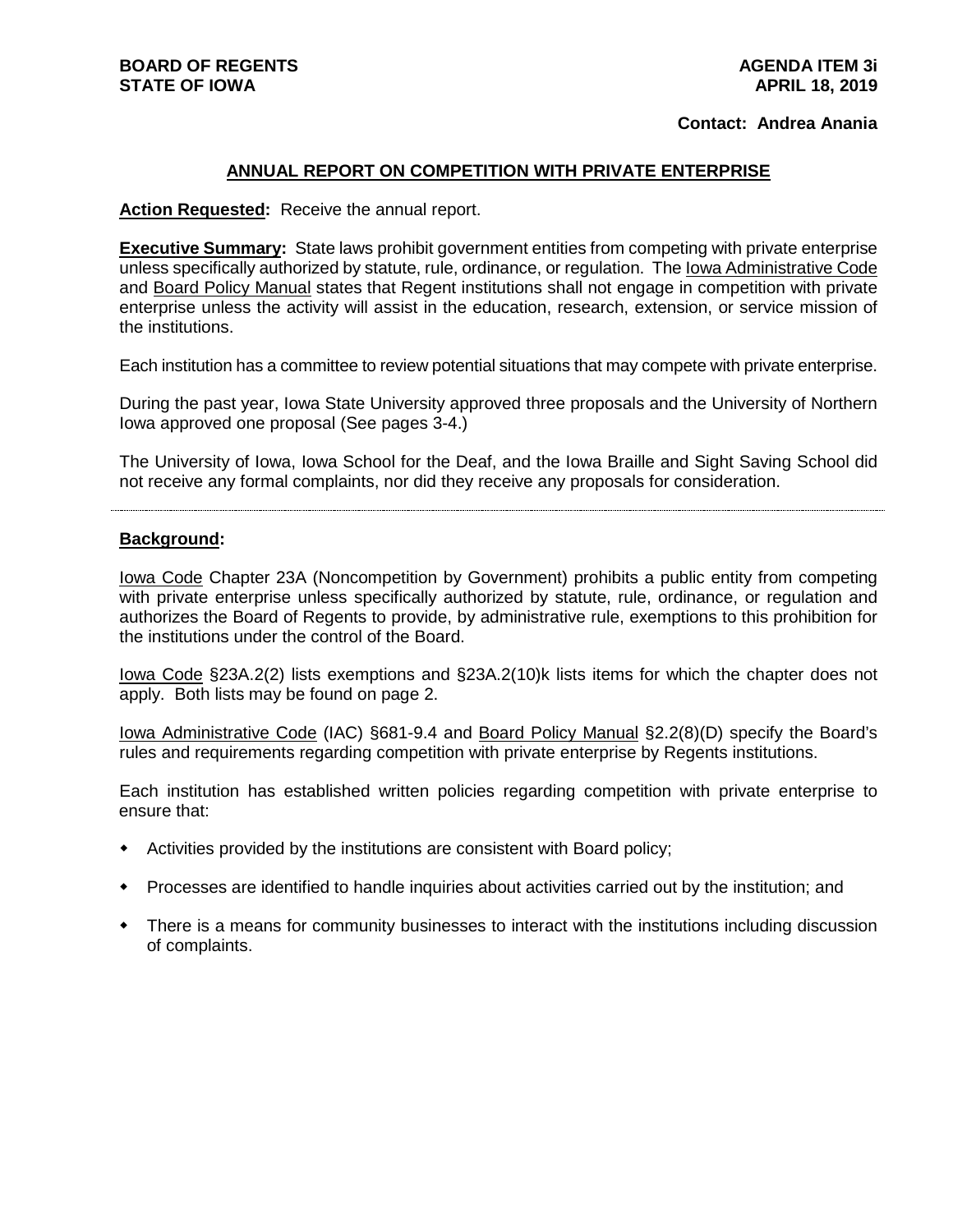# **Exemptions from Competition with Private Enterprise**

| <b>Iowa Code</b><br>§23A.2(2)   | The state Board of Regents or a school corporation may, by rule, provide for<br>exemption from the application of this chapter for any of the following:                  |                                                                                                                                                                                    |
|---------------------------------|---------------------------------------------------------------------------------------------------------------------------------------------------------------------------|------------------------------------------------------------------------------------------------------------------------------------------------------------------------------------|
|                                 | a.                                                                                                                                                                        | Goods and services that are directly and reasonably related to the educational<br>mission of an institution or school.                                                             |
|                                 | b.                                                                                                                                                                        | Goods and services offered only to students, employees, or guests of the<br>institution or school and which cannot be provided by private enterprise at the<br>same or lower cost. |
|                                 | C.                                                                                                                                                                        | Use of vehicles owned by the institution or school for charter trips offered to<br>the public, or to full, part-time, or temporary students.                                       |
|                                 | d.                                                                                                                                                                        | Durable medical equipment or devices sold or leased for use off premises of<br>an institution, school, or University of Iowa Hospitals or Clinics.                                 |
|                                 | е.                                                                                                                                                                        | Goods or services which are not otherwise available in the quantity or quality<br>required by the institution or school.                                                           |
|                                 | f.                                                                                                                                                                        | Telecommunications other than radio or television stations.                                                                                                                        |
|                                 | g.                                                                                                                                                                        | Sponsoring or providing facilities for fitness and recreation.                                                                                                                     |
|                                 | h.                                                                                                                                                                        | Food service and sales.                                                                                                                                                            |
|                                 | i.                                                                                                                                                                        | Sale of books, records, tapes, software, educational equipment, and supplies.                                                                                                      |
| <b>Iowa Code</b><br>§23A.2(10)k | This chapter does not apply to the following on-campus activities of an institution<br>or school under the control of the state Board of Regents or a school corporation: |                                                                                                                                                                                    |
|                                 | (1)                                                                                                                                                                       | Residence halls.                                                                                                                                                                   |
|                                 | (2)                                                                                                                                                                       | Student transportation, except as specifically listed in §23A.2(2)(c).                                                                                                             |
|                                 | (3)                                                                                                                                                                       | Overnight accommodations for participants in programs of the institution or<br>school, visitors to the institution or school, parents, and alumni.                                 |
|                                 | (4)                                                                                                                                                                       | Sponsoring or providing facilities for cultural and athletic events.                                                                                                               |
|                                 | (5)                                                                                                                                                                       | Items displaying the emblem, mascot, or logo of the institution or school, or<br>that otherwise promote the identity of the institution or school and its<br>programs.             |
|                                 |                                                                                                                                                                           | (6) Souvenirs and programs relating to events sponsored by or at the institution<br>or school.                                                                                     |
|                                 | (7)                                                                                                                                                                       | Radio and television stations.                                                                                                                                                     |
|                                 | (8)                                                                                                                                                                       | Services to patients and visitors at the University of Iowa Hospitals and<br>Clinics, except as specifically listed in §23A.2(2)(d).                                               |
|                                 | (9)                                                                                                                                                                       | Goods, products, or professional services which are produced, created, or<br>sold incidental to the schools' teaching, research, and extension missions.                           |
|                                 |                                                                                                                                                                           | (10) Services to the public at the Iowa State University College of Veterinary<br>Medicine.                                                                                        |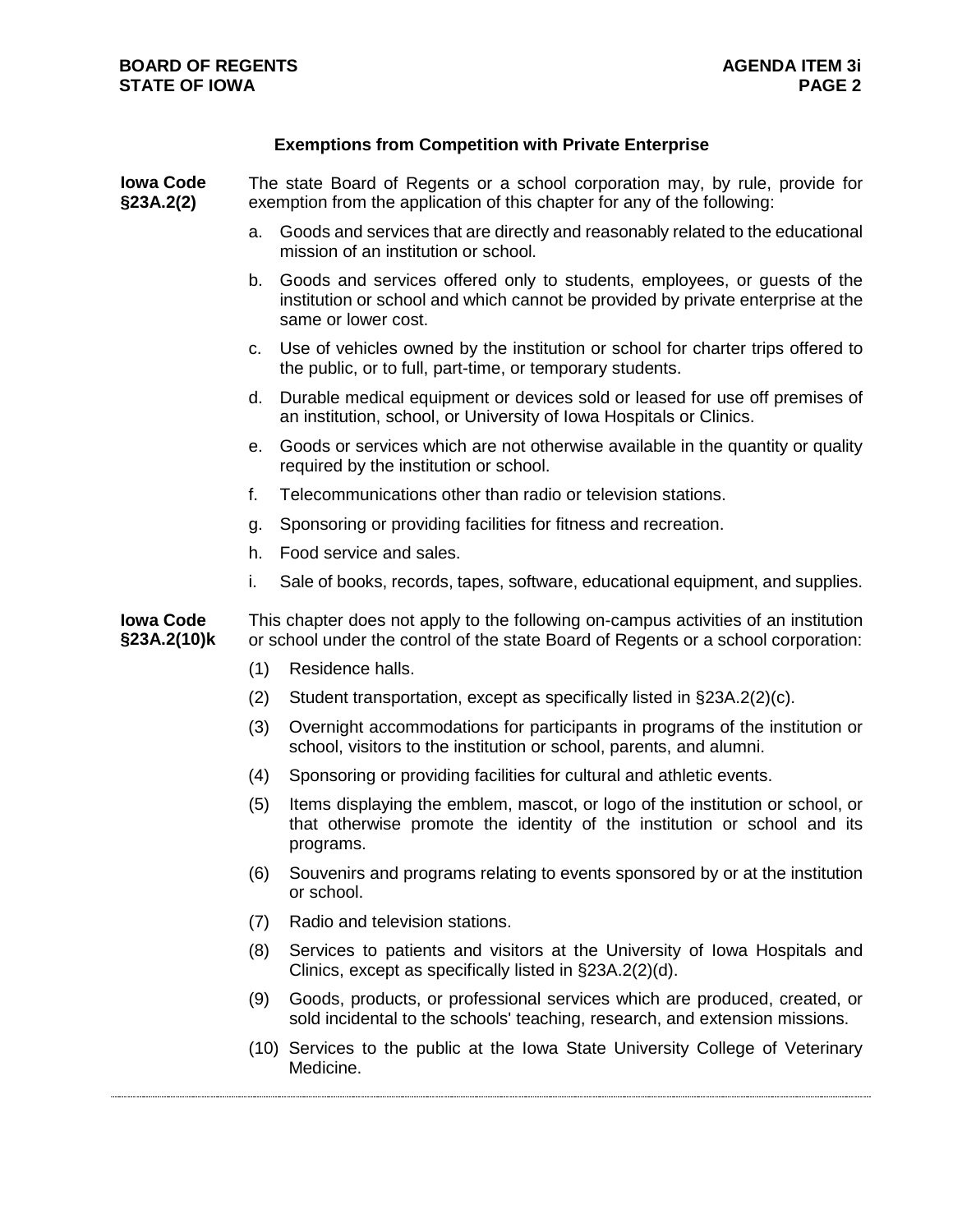# **BOARD OF REGENTS AGENDA ITEM 3i STATE OF IOWA**

# **Analysis:**

# **IOWA STATE UNIVERSITY**

## DESIGN ON MAIN

ISU's College of Design maintains a community art gallery at 203 Main Street in Ames. This gallery serves College of Design students, faculty, and staff as well as local and national artists.

The College made a request to use this space for small (less than 75 people), short-term (no more than one day), non-university-related functions at times when the space is not in use for traditional gallery functions or if the artist has agreed to allow a gathering with artwork present. Event space would be available to "Friends of the College of Design" (i.e., faculty, staff, alumni, and donors.)

The Competition with the Private Sector Review Committee (Committee) reviewed this opportunity and concluded the activities would be carried out for the primary benefit of the campus community and would be incidental to the education, research, service, or extension missions of the University. Additionally, events hosted in the venue could be important to maintaining the quality of the College's educational activities.

The Committee approved the request subject to conditions.

#### PSR AND GP INVENTORY ADMINISTRATION

ISU's Research Institute for Studies in Education (RISE) in the School of Education was formed in 1974 to conduct comprehensive, integrated research and evaluation studies that enhance PK-20 education locally, nationally, and globally.

ISU has been granted exclusive rights to and houses the Personal and Social Responsibility Inventory and Global Perspective Inventory. RISE wishes to provide other entities access to these assessment tools by administering the assessments on the other entities' behalf.

The Committee reviewed this request and concluded the activities are an integral part of the institution's educational, research, and public service activities and functions. Additionally, while some external businesses provide services in a related area, it was determined that these assessments measure aspects different from other research and assessment tools.

The Committee approved the request.

## SMALL ANGLE X-RAY SCATTERING (SAXS) INSTRUMENT SERVICES

ISU's Department of Chemical and Biological Engineering (CBE) acquired a Small Angle X-Ray Scattering (SAXS) instrument that determines the characterization (particle size distributions, domain spaces, crystallinity, order-disorder transitions, etc.) of different materials, ranging from liquid suspensions to polymers and even some metals.

CBE wished to sell services to users outside the department in accordance with the National Science Foundation's grant requirement to charge for SAXS's use in order to pay for the yearly maintenance of the equipment. Customers send the samples to CBE and CBE staff run the experiments; external customers are not allowed to run experiments themselves.

The Committee reviewed the request and determined the only other SAXS instruments are owned by national laboratories. Additionally, the services were determined to be an integral part of ISU's educational, research, public service, and campus support functions, and these SAXS services are not reasonably available in the community.

The Committee approved the request.